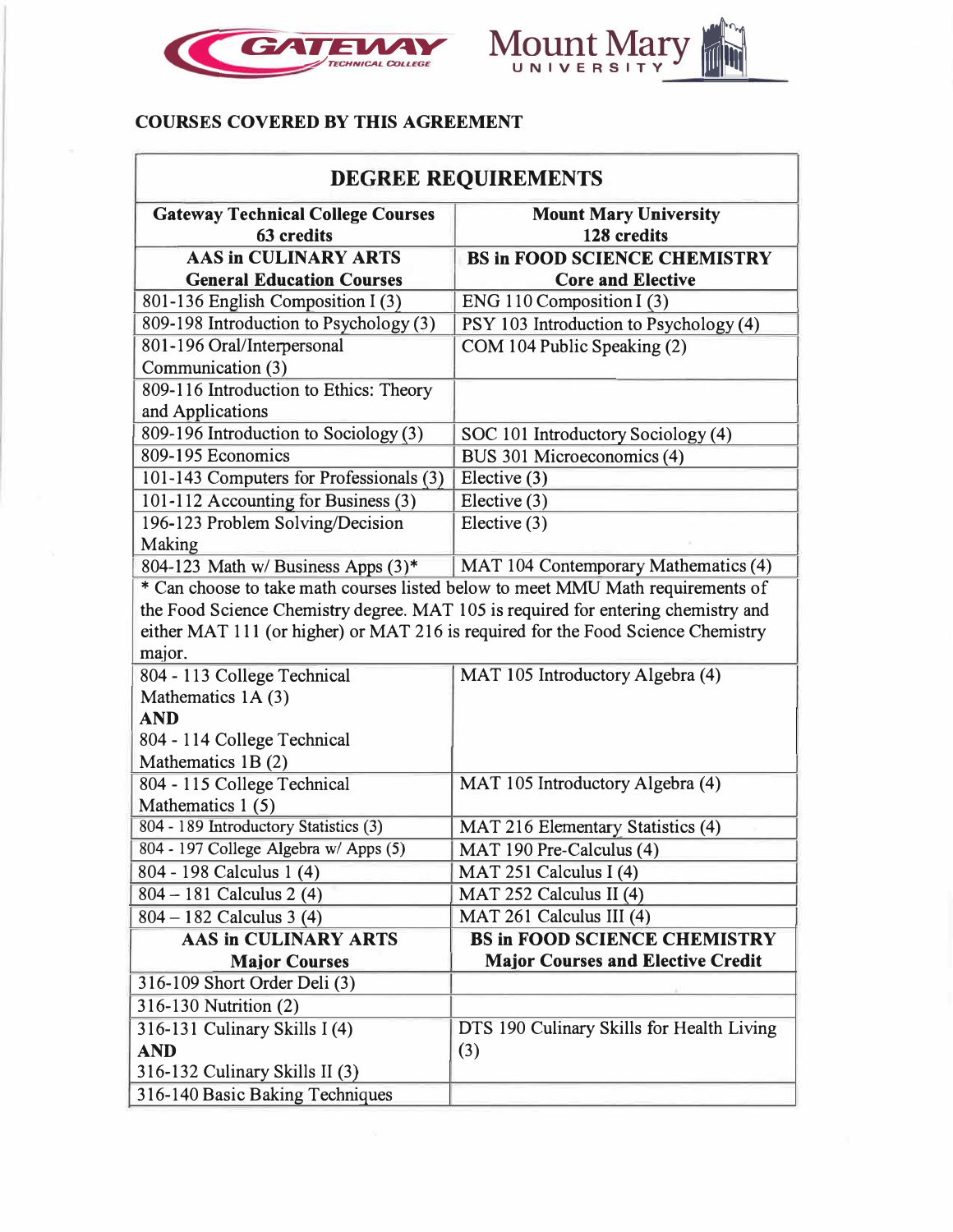| 316-170 Sanitation and Hygiene (1)       | FSC 200 Regulatory and Quality Standards                        |
|------------------------------------------|-----------------------------------------------------------------|
| <b>AND</b>                               | (3)                                                             |
| 316-190 Food Service Supervision (3)     |                                                                 |
| <b>AND</b>                               |                                                                 |
| 316-133 Menu Planning, Purchasing,       |                                                                 |
| Cost Control (3)                         |                                                                 |
| 316-134 Garde Manager (1)                |                                                                 |
| 316-105 International Buffets (3)        | FSC 120 Contemporary Issues in Food (3)                         |
|                                          | if choosing the Sustainability concentration                    |
| 316-135 Catering/Banquets (2)            |                                                                 |
| 316-125 Fine Dining (4)                  |                                                                 |
|                                          | <b>Completed AAS in CULINARY ARTS (63 credits)</b>              |
|                                          | Rest of credits below complete the BS in FOOD SCIENCE CHEMISTRY |
| <b>Gateway Technical College Courses</b> | <b>Bachelor of FOOD SCIENCE</b>                                 |
| (not part of AAS Human Services          | <b>CHEMISTRY</b>                                                |
| Associate)                               | <b>Major Courses</b>                                            |
|                                          | PSY 310 Behavioral Science Statistics                           |
|                                          | <b>OR</b>                                                       |
| 804 - 189 Introductory Statistics (3)    | <b>MAT 216 Elementary Statistics</b>                            |
|                                          | DTS 201 Food Science                                            |
| 806-114 General Biology (4)              | BIO 100 Introduction to Cellular and                            |
|                                          | Molecular Biology                                               |
| 806-197 Microbiology (4)                 | <b>BIO 325 Microbiology</b>                                     |
|                                          | <b>BIO 442 Advanced Microbiology</b>                            |
| 806-134 General Chemistry (4)            | CHE 113 General Chemistry I                                     |
|                                          | CHE 114 General Chemistry II                                    |
|                                          | CHE 222 Instrumental Quantitative                               |
|                                          | Analysis                                                        |
|                                          | CHE 333 Organic Chemistry I                                     |
|                                          | CHE 352 Biochemistry                                            |
|                                          | FSC 100 Food Scientist Careers                                  |
|                                          | FSC 362 Food Science Nutrition                                  |
|                                          | FSC 410 Food Chemistry I                                        |
|                                          | FSC 412 Food Chemistry II                                       |
|                                          | FSC 432 Food Processing and Analysis                            |
|                                          | FSC 440 Principles of Food Engineering                          |
|                                          | FSC 450 Trends in Food Science                                  |
|                                          | (internship or capstone product                                 |
|                                          | development)                                                    |
|                                          | Choose one concentration:                                       |
|                                          | <b>Business</b>                                                 |
| 105-106 Business Communications          | BUS 250 Business Communications (3)                             |
| <b>OR</b>                                |                                                                 |
| 106-005 Business Communication Skills    |                                                                 |
| 104-125 Business Marketing I (3)         | BUS 331 Introduction to Marketing (3)                           |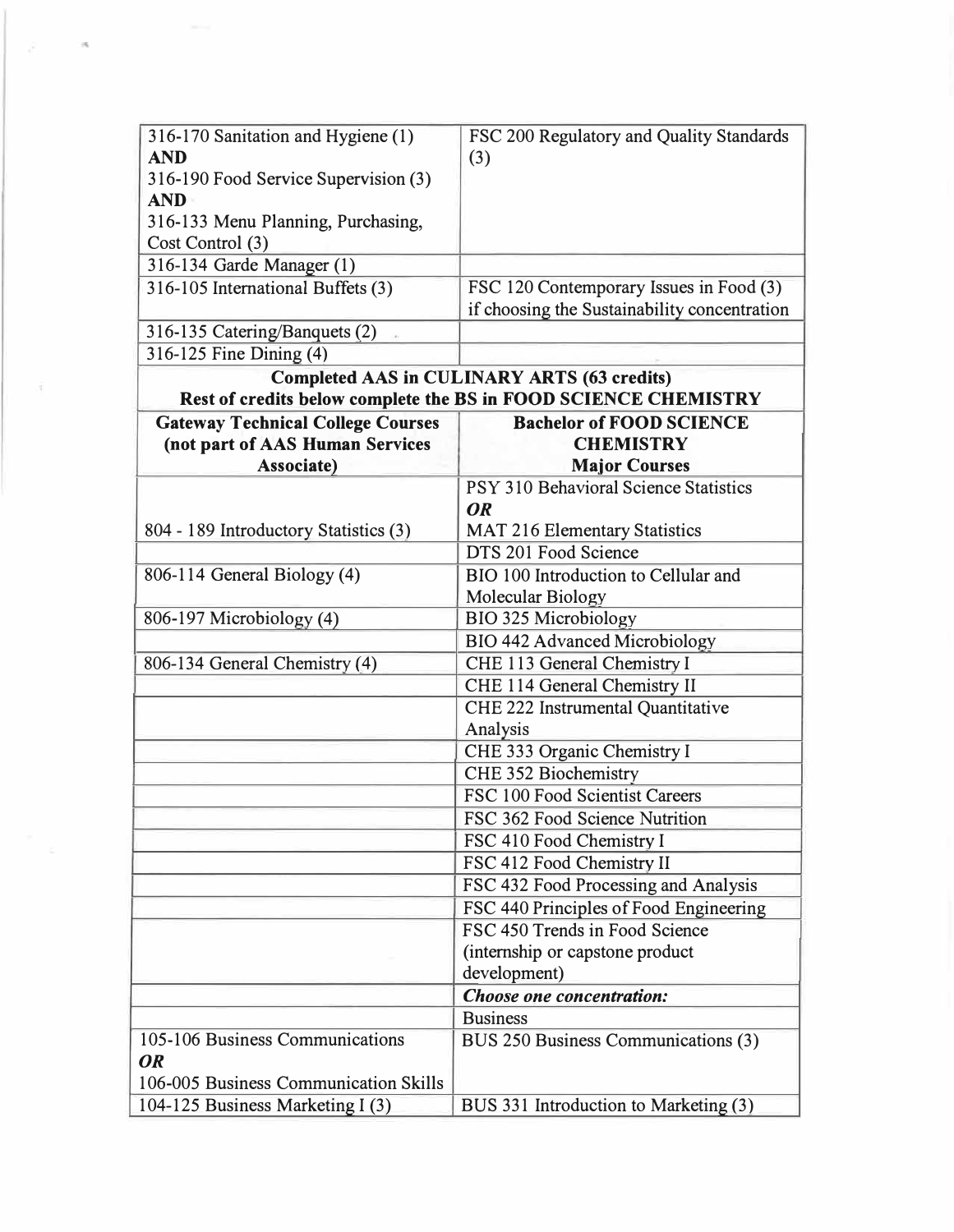| <b>OR</b><br>104-173 Marketing Research (3)                                     |                                                     |
|---------------------------------------------------------------------------------|-----------------------------------------------------|
| <b>OR</b>                                                                       |                                                     |
| 104-172 Marketing Management (3)                                                |                                                     |
|                                                                                 | BUS 362 Principles of Management (3)                |
|                                                                                 | Sustainability                                      |
| 316-105 International Buffets (3)                                               | FSC 120 Contemporary Issues in Food (3)             |
| 806-112 Principles of Sustainability (3)                                        | FSC 255 Sustainable Food Nutrients                  |
|                                                                                 | SOC 363 Environmentally Sustainable                 |
|                                                                                 | Societies                                           |
|                                                                                 | <b>Bachelor of FOOD SCIENCE</b><br><b>CHEMISTRY</b> |
|                                                                                 | <b>Remaining Core Courses</b>                       |
|                                                                                 | Philosophy/Theology (minimum 10                     |
|                                                                                 | credits)                                            |
|                                                                                 | SEA 101 Search for Meaning (4)                      |
|                                                                                 | Theology (min. 3)                                   |
| 809-116 Introduction to Ethics: Theory<br>and Applications (3)                  | PHI 330 Contemporary Issues in Ethics (3)           |
|                                                                                 | Communication/Math (minimum 11<br>credits)          |
| 801-199 Written Communication II<br><b>OR</b><br>801-150 English Composition II | ENG 120 Composition II (3)                          |
|                                                                                 | Oral Communication already met (min. 2<br>credits)  |
|                                                                                 | Math already met (min. 3 credits)                   |
|                                                                                 | World Languages (min. 3 credits):                   |
| 802-124 Spanish I (4)<br><b>OR</b>                                              | SPA 101 Elementary Spanish I (3)                    |
| 802-111 Spanish I (4)                                                           |                                                     |
| 802-104 German I (3)                                                            | GER 101 Elementary German I (3)                     |
| 802-114 Chinese 1 (3)                                                           | Meets world languages requirement (3)               |
| 802-115 Chinese 2 (3)                                                           | Meets world languages requirement (3)               |
| 802-116 Chinese 3 (3)                                                           | Meets world languages requirement (3)               |
| 802-117 Chinese 4 (3)                                                           | Meets world languages requirement (3)               |
|                                                                                 | Literature/Fine Arts (minimum 9 credits)            |
|                                                                                 | Literature $(3)$                                    |
| 304-118 Art History (3)                                                         | ART 231 History of Art I                            |
|                                                                                 | Option of Literature or Fine Arts (minimum          |
|                                                                                 | of 2 credits to complete 9 credit                   |
|                                                                                 | requirement)                                        |
|                                                                                 | Humanistics (minimum 9 credits)                     |
| 533-130 Intro to Deaf History (3)                                               | HIS 358 Studies in American History (3)             |

ł.

š,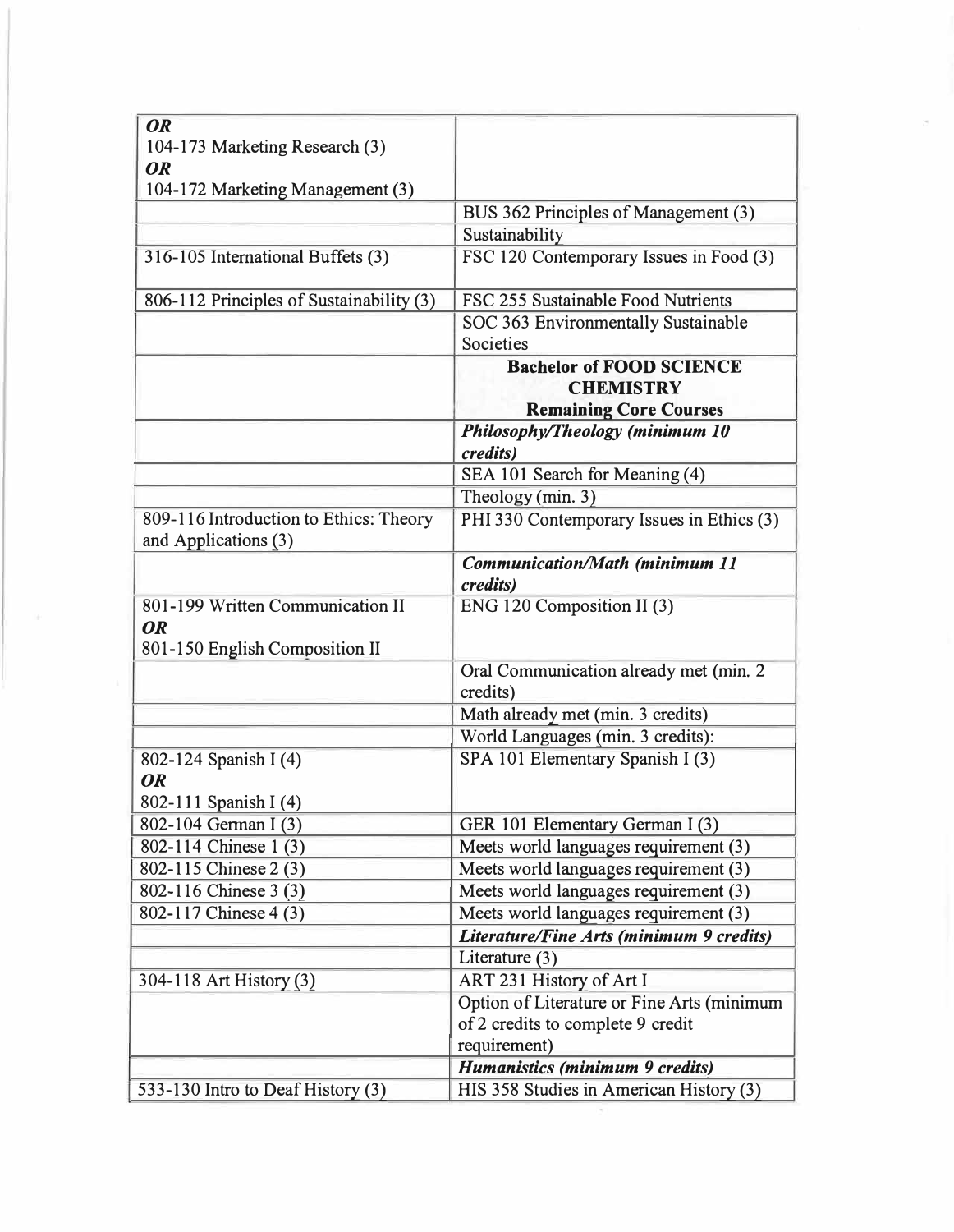| Behavioral science already met (min. 3)                           |
|-------------------------------------------------------------------|
| credits)                                                          |
| Option already met (min. 3 credits)                               |
| <b>Natural Science (minimum 3 credits)</b>                        |
| Natural Science already met (min. 3 credits)                      |
| Leadership Requirement waived for those<br>with $\geq$ 15 credits |

 $\mathcal{L}_{\rm{max}}$  , where  $\mathcal{L}_{\rm{max}}$ 

 $\sim 10^{-10}$  km s  $^{-1}$ 

...